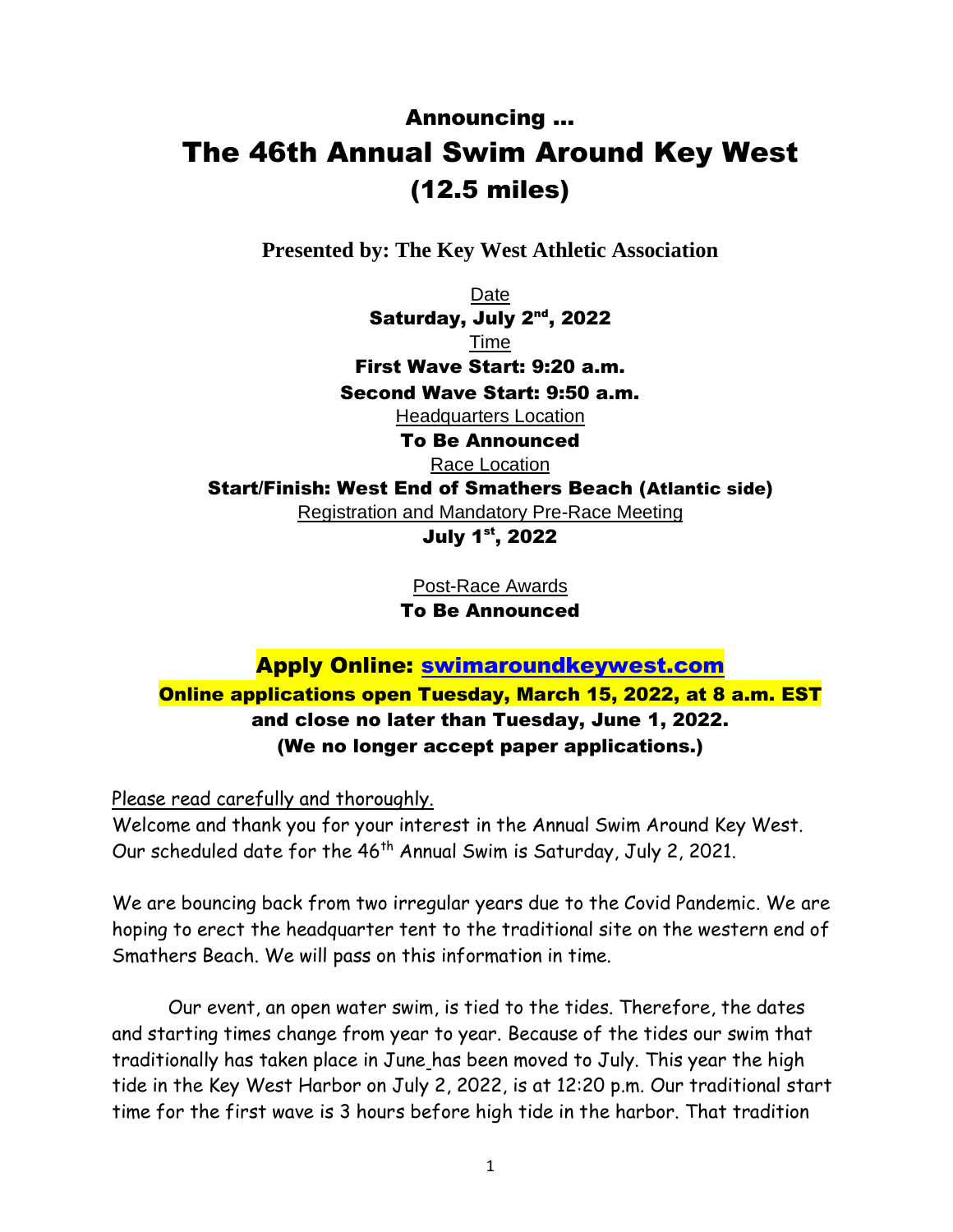continues this year. That means we will start the first wave at 9:20 am. The bulk of the swimmers and relays will begin approximately 2 hours and 30 minutes before the high tide in the Harbor. This is the traditional start time for second wave of swimmers, starting at 9:50 am.

Each Category will be capped at the following numbers: **Solo Swimmer: 70 Two-Person Relay: 10 teams Three-Person Relay: 10 teams As each category caps, that category will close**. There is no waiting list.

**Background:** This swim is the historic, classic, "around–the-island" swim begun in 1977 by Anna Fugina. Anna had suffered injuries from a car accident, and she chose to begin swimming as therapy to assist in her recovery. As her health improved, so did her swimming ability and love for the sport.

Anna wondered if it was possible to swim the circumference of the island of Key West. Though she inquired, she could find no evidence that anyone had even attempted the challenge, much less completed the swim. She concluded that someone had to be the first, so on July 4th; she entered the water at Mallory Square at Key West Harbor. It was 12:59 later that she completed the swim. Soon after, she found out that if she studied the tidal current, the swim would be an easier task. Anna swam again in 1978 and improved her time considerably, finishing at eight hours.

The current record finishing time is 3:31:28 set by Gabe Lindsey in 1999. Any first-place swimmer who beats that record time will be awarded with \$1,000 at our awards ceremony following the Swim.

Every entered swimmer will receive a technical T-shirt listing the overall first place swimmers and their finish times from 1977 to present. The front of the Tshirt features the original artwork of local Key West artist Abigail White.

**Safety:** The Annual Swim Around Key West is presented by the Key West Athletic Association. It is an independent unaffiliated event. It is insured by Frazier Insurance Agency. It is acknowledged by the U.S. Coast Guard.

To secure the Coast Guard approval, the organizers must submit a safety plan, which must be approved by the local sector of the U.S. Coast Guard. The Coast Guard holds the authority to pull permission at any time. If they sense the event is unsafe to any participants or if the event organizers fail to successfully execute the plan, the Coast Guard has the right to deny the permission for the next year's date.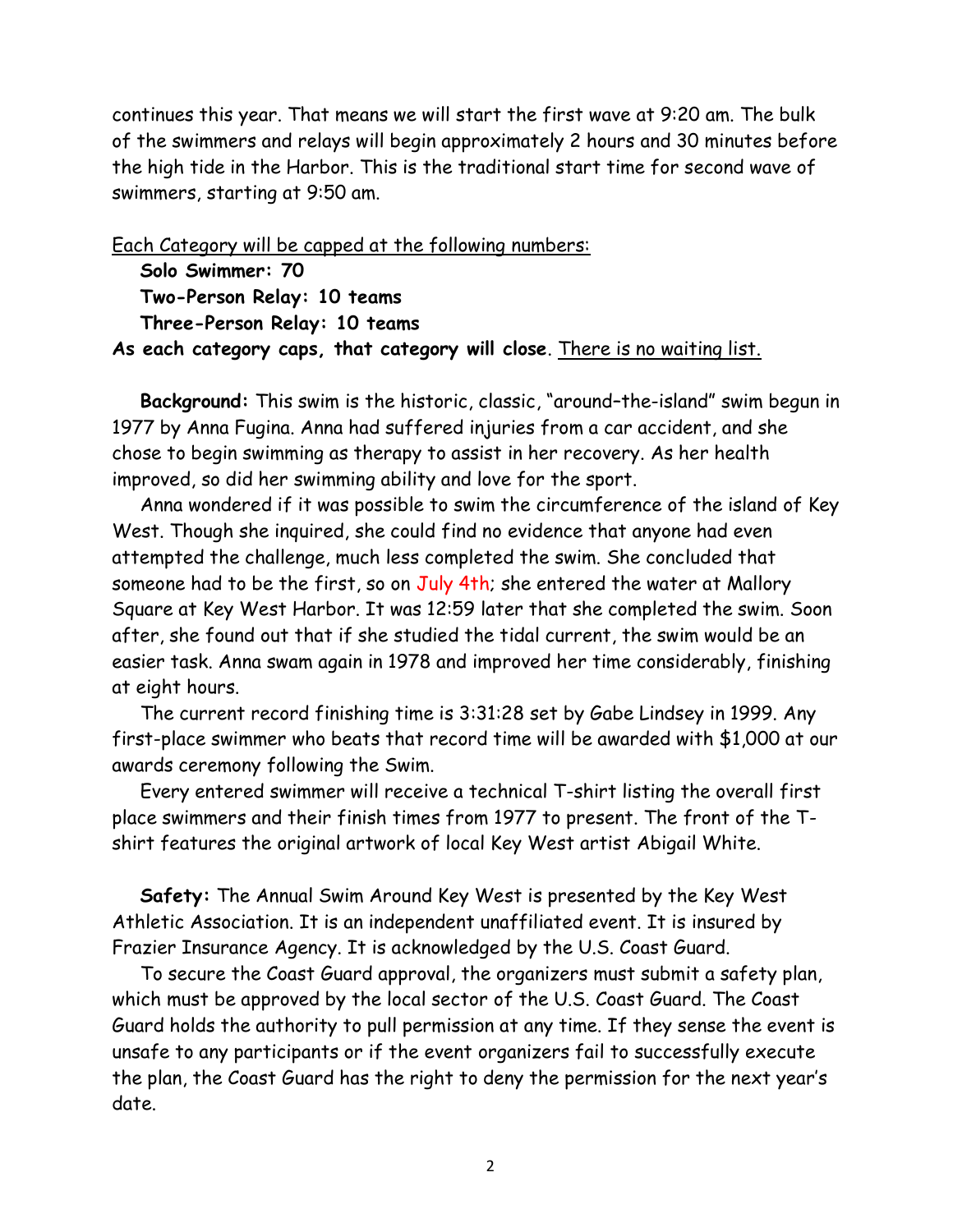We are pleased to report that we have an amicable working relationship with the local sector of the U.S. Coast Guard and that they have been notified our requested date of July 2, 2022. To date, we have a very favorable safety record.

We make great effort to assure there is enough "Committee Boats" to observe and assist swimmers on the course. These boats are identified with prominently displayed yellow flags. Their sole task is to observe and attend the safety needs our swimmers and their escort vessels. Swimmers will be given the cell phone number of our race director, as well as his radio frequency in laminated plastic. We expect our swimmers to urge their escort boaters to keep those numbers in a handy place. However, there will most likely be a "Committee Boat" within distance in case of any emergency.

As mentioned, the Coast Guard has the authority to cancel the event if they deem the conditions too severe to carry on the event. Since we have no control over the weather, in consultation with the U.S. Coast Guard, if we deem the weather unacceptable for the swim, the race director will terminate the event and there is no alternate date and there are no refunds. The race director's decisions are final. The 36<sup>th</sup> Annual Swim was extremely rough, and we were closer to canceling the swim than ever in the history of the event. Since then, conditions have been much improved.

A copy of the safety plan will be available to any participants upon request.

**No Refund Policy:** In the unfortunate case **you** need to cancel, there will be no refund of any application fees. In the unfortunate event **we** must cancel the swim there will be no refund of the application fees. Please don't ask for a refund for your application fee.

**No waiting list:** Once we cap a category it is closed and there is no waiting list.

**Support Escort Vessel:** All swimmers MUST have a support vessel. Do not arrive on the beach, on the day of the event with no support vessel and expect the organizers to provide you with a support vessel. This will not happen!

• **Solo** swimmers generally choose to have a kayak with a kayaker next to them. The kayak can stay close to the swimmer, providing the swimmer with protection from dangers such as motorboats or jet skis, and also to provide the nutritional and hydration needs for the swimmer's success.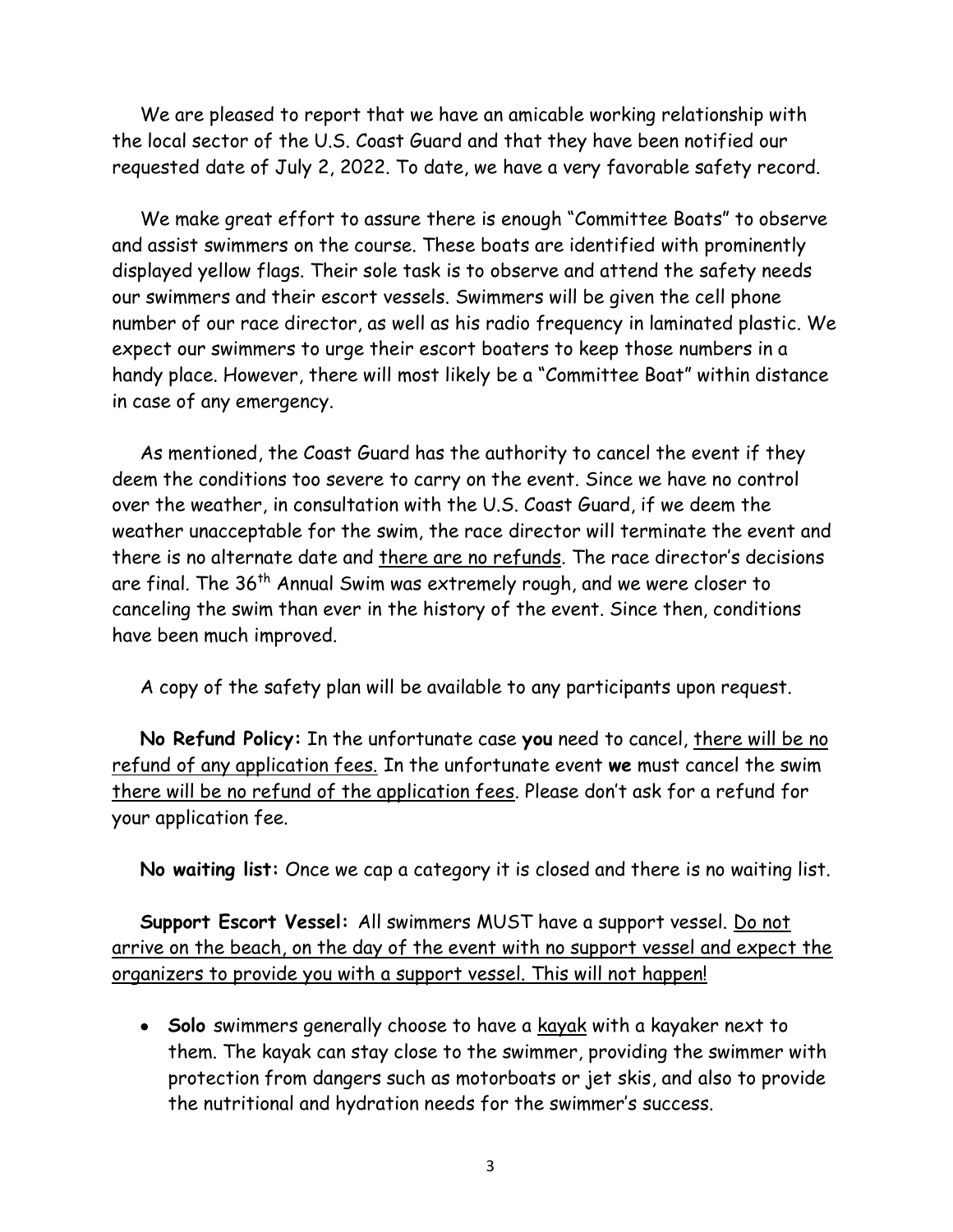• **Relay teams** usually choose a motorboat. While supplying the swimmers with safety, hydration and sustenance, the boat will carry the other relay members to the transition points. At the start, the lead swimmer will be in the water and the team-mate(s) will be in the boat. **There are no land entries for relay swimmers.** (Transition points for relay swimmers are clearly marked by large inflatable buoys. There is a buoy at mile 6 for the two-person relay, and a buoy at miles 4 and 8 for the three-person relay.)

Many relay teams also choose to have a kayaker as an additional support vessel. We highly recommend this (note: this is not required unless your relay support motorboat will be late to your wave start) as it allows the kayaker to remain close to the swimmer while the motorboat remains at a safe distance from its swimmer and others on the course. Motorboats must be extremely vigilant of swimmers in the water. Stay far enough away to avoid spewing exhaust on all swimmers in the race!

Some relay teams choose to use only a kayak for their team, switching amongst themselves while the other teammate(s) paddle/swim. This can certainly be done (and has been), but please be certain you will be able to paddle after swimming 4 or 6 miles. If not, your team will be disqualified, and your teammate(s) will not be too happy with you! This situation happened a few years ago in the two-person relay. The first swimmer finished her leg of the swim and then could not paddle for her teammate. Even though the teammate was fully ready to swim, the team had to be disqualified as there was not a kayaker to accompany her. Remember, if the weather is rough or windy, paddling can be even more difficult than swimming. Be prepared.

Relay teams must bring or rent their own boats. Some rental agencies can be found on our website. Information about local kayak rental will also be available on the swimaroundkeywest.com website.

**Please note:** We do not endorse any of these companies. Be sure you check the boat well before the swim to make sure that it is seaworthy and acceptable to you. Make sure it has all the safety features required by the U.S. Coast Guard. Tell the company that you need a vessel that will go under **both** the Fleming Cut Bridge and the Cow Key Channel Bridge.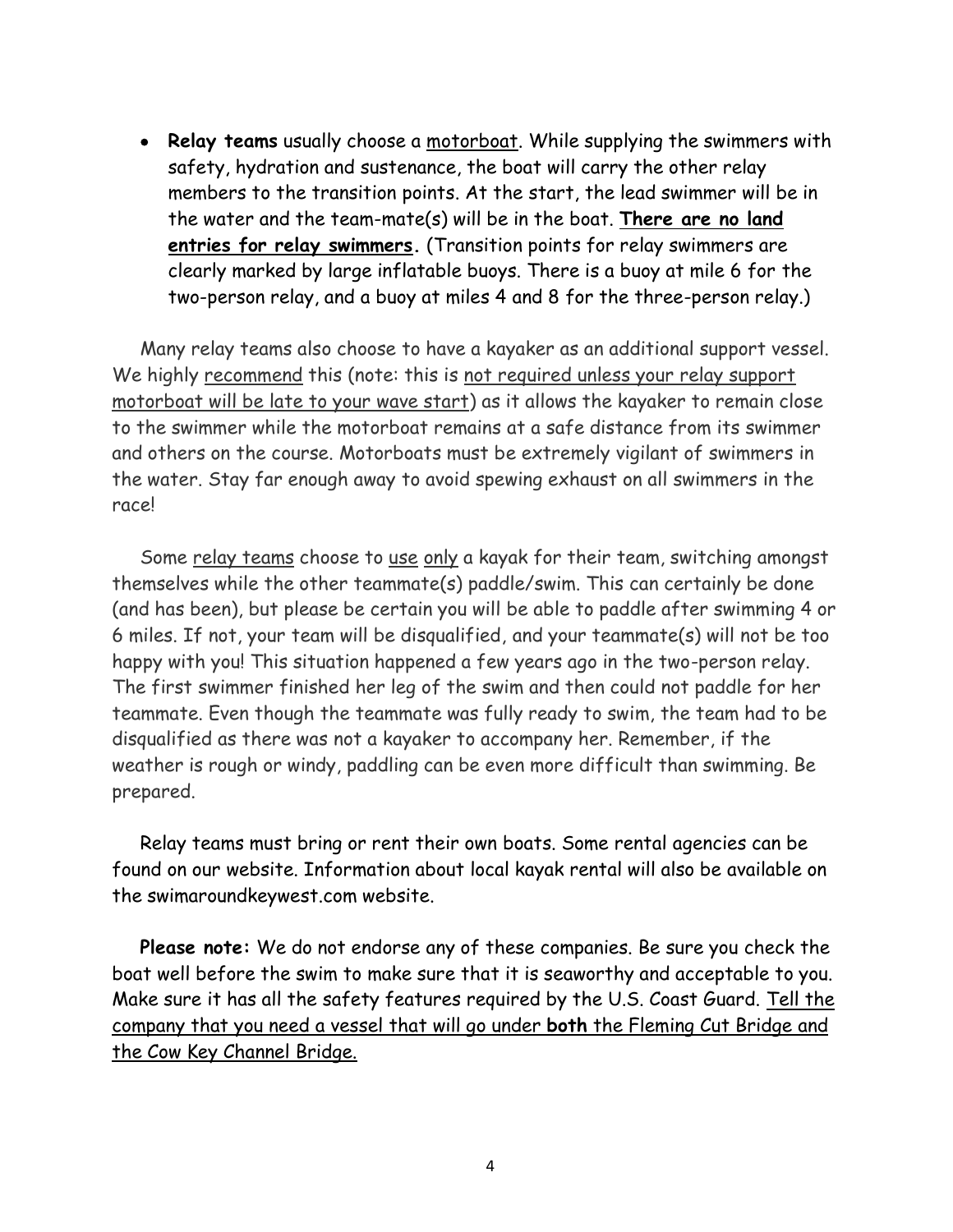All support vessels will be given an orange pennant on a rod with the number of the solo swimmer or the relay team. On swim day, that numbered pennant must be placed prominently on the kayak or boat to be visible to all. If a relay team has a motorboat and a kayak the kayak should be designated the primary support and hence will carry the orange numbered pennant.

Swimmers who show up for the swim without a support vessel will be disqualified.

(Remember, it is the swimmer's responsibility to tip the kayakers and support boat crews, not the organizers of this event!

## **Unfortunately, this year we will not be offering a Kayak/Kayaker Service.**

**The Swim:** This is a warm water swim. Since the swim is July 2 this year, the water temperatures could likely be between 84 and 87 degrees. Swimmers coming from the north will have not been exposed to the sun since the previous summer and since we do not allow any special "skins" to protect the skin of the swimmers, we recommend zinc oxide to cover the body of the swimmer. Conventional sunscreens are not very helpful as they wash off in a couple of hours. zinc oxide ointment can be purchased from most supermarkets or pharmacies. You will need to look in the Baby Care section of the store.

The most enduring zinc oxide ointment is Desitin Maximum Strength (it is 40% Zinc oxide). You can find Desitin Max in one-pound jars, which is the most economical purchase. Another product 40% Zinc product is called Butt Paste. It also can also be found in the Baby Care section of many stores. It does not come in a pound jar but only in 2 and 4 oz. tubes. It is more expensive but since it does not contain fish oil, it smells better. Zinc products containing less than 40% Zinc will not provide full protection from the sun. Zinc is a pain to remove from your skin. (Try vegetable oil or baby oil and know the Zinc WILL stain your swimsuit.)

The Race Organizer (and fellow swimmers) has found great benefit from a product called SolRx sunblock. This product is easier to apply than maximum strength zinc oxide and washes off with soap and water. It applies clear and seems to protect the skin from burn for a full 8 hours. (You can learn more at SolRx.com) or read Bill's review of SolRx on our website. He uses the Clear Zinc Sun Screen (Reef-Friendly) SPF 50. This product is also oxybenzone free.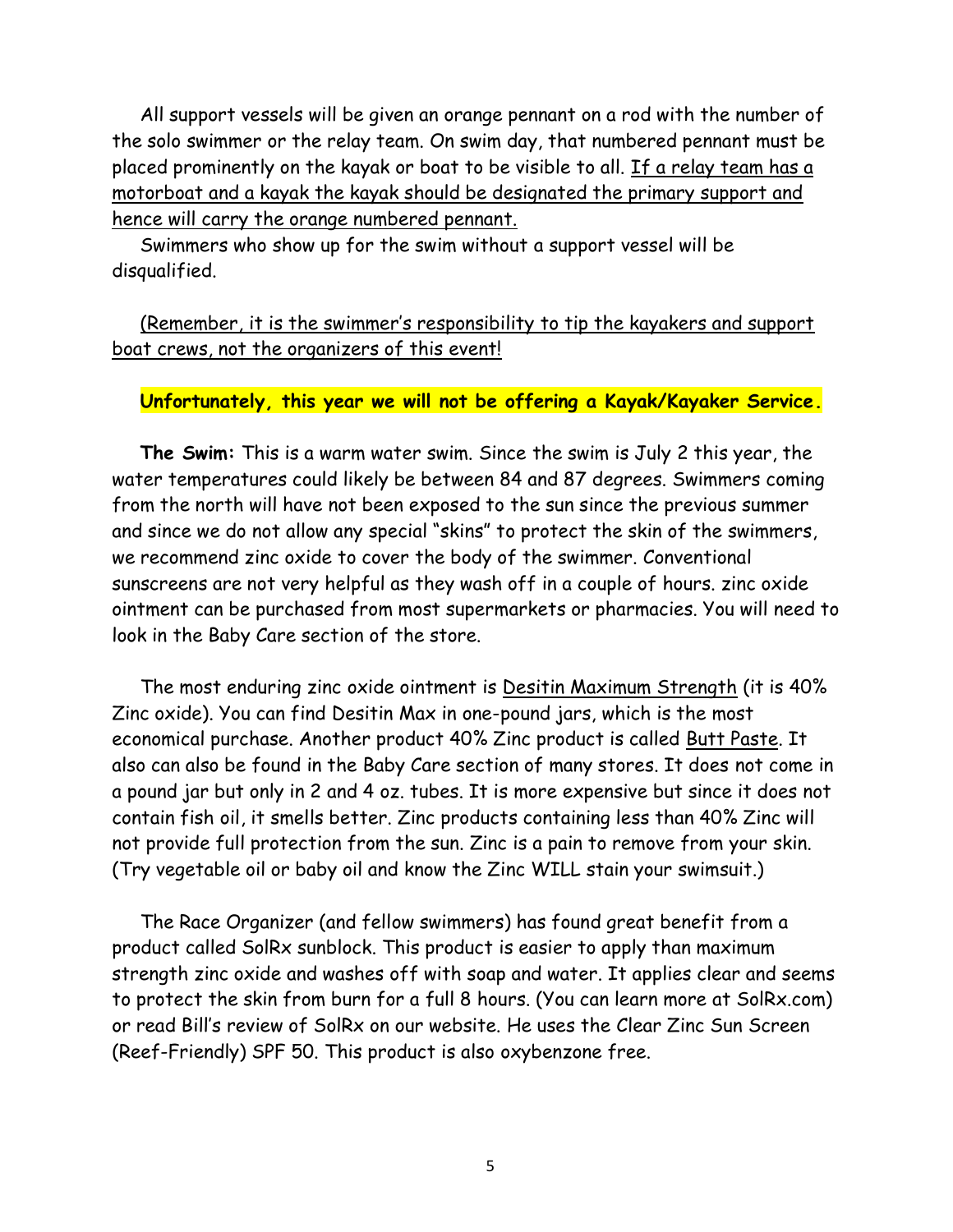The sun is the hottest from 11:00 a.m. to 3:00 p.m. A wet swimmer cannot reapply sunscreen, so make sure if you are in the water during those hours, you apply a thick coat before you enter the water. We can't emphasize skin protection enough!

Another important consideration is hydration. Saltwater and the hot tropical sun mean that hydration is essential to a successful swim. We suggest all swimmers drink liquid every 20 to 30 minutes while in the water.

There are a couple of areas where the swimmers will benefit from the tide. When you enter the Key West Harbor, you will find a push for about two plus miles. This will end when you come out under the Fleming Cut Bridge at mile 5. At mile 9, you will be swimming under the Cow Key Bridge and should have a good push for about one mile. This push will vary depending on your speed and when you enter these areas. Lead swimmers may have a mild current against them for the mile through the Cow Key Channel.

**Why two starting times?** The reason for the two-wave start is to assist swimmers who are slower. If the swimmer doesn't get into Key West Harbor before the tide changes, he/she will be forced to swim against the tide, diminishing the chance of success.

You ask, "How can I know if I should start in the first wave?" If you swim one mile in a pool and your time is 40 minutes or more for one mile, we recommend you consider the first wave. If your time for one mile in a pool is 39 minutes or less, you should be fine in the second wave.

There is an eight-hour limit beginning with the first wave at 8:20 a.m. Any solo swimmers OR relay teams choosing to enter the first wave start and completing the course will receive a finisher's medals but will not be eligible for any placement awards or trophies.

The finisher medals are only awarded to solo swimmers and relay teams who complete the full course within 8 hours. The swim cutoff time is 8 hours. After 8 hours, we will send out a boat to pick up any swimmers still on the course.

If the water is calm, you will see much sea life, such as tarpon, rays, colorful tropical fish, conch shells on the bottom, perhaps a sea turtle, etc. You may see a nurse shark; they are docile. In the history of our event, no one has ever been attacked by a shark. We have Portuguese Men of War but only in December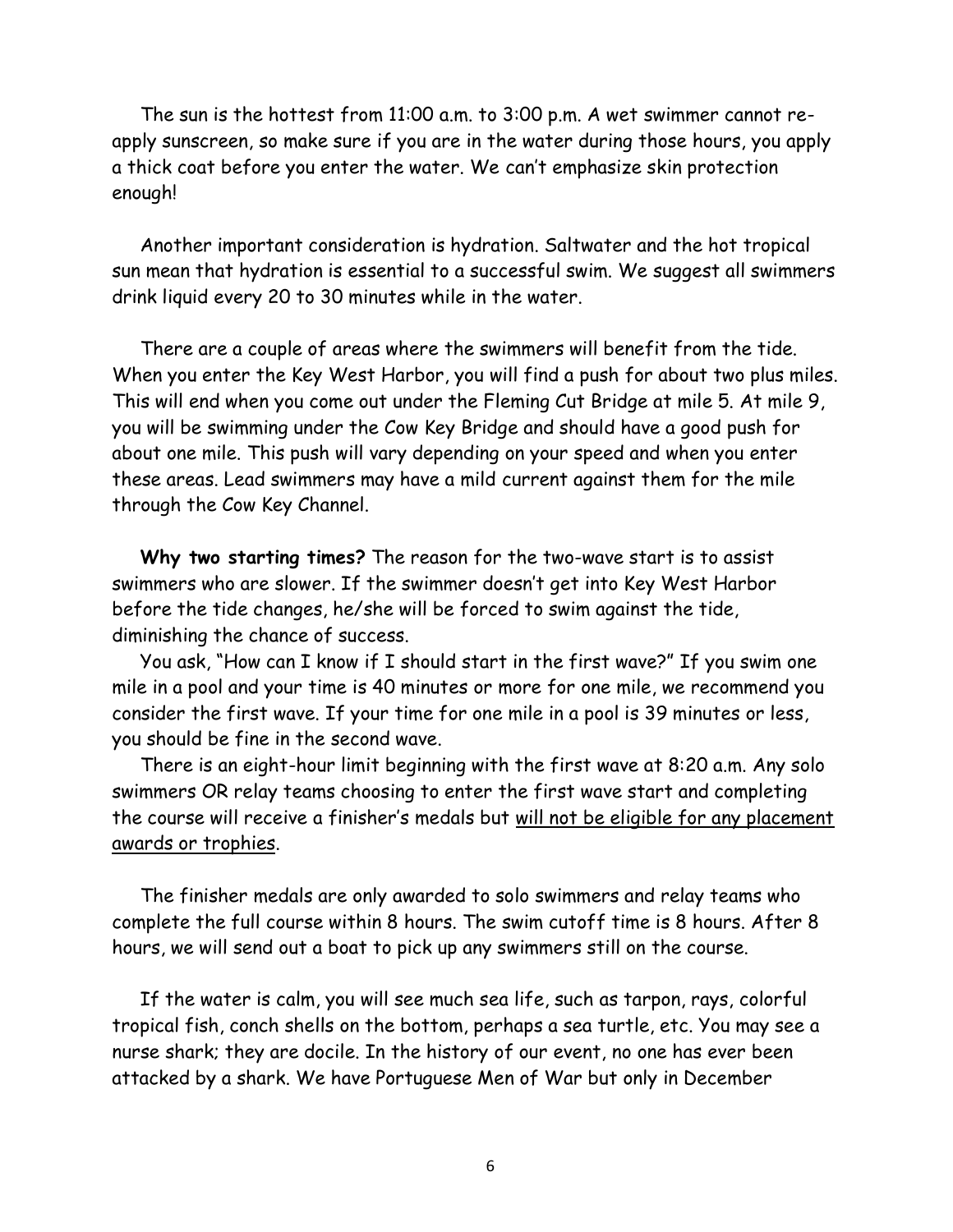through February. Portuguese Men of War have never been seen in the water after early March at the latest. Historically, the swim has been very safe.

You will be swimming clockwise around the Island. Since you are swimming in a circle, it is never boring. You will never see the same thing twice. Also, if the conditions are challenging on one side, keep in mind that after you turn the next bend, conditions will change. The headwind will eventually become a tailwind and vice versa.

**Solo Swimmers:** We will cap the solo entry at **70 swimmers**. Any swimmer applying after the cap is met will be rejected. Once we cap, that is it. There is no waiting list.

The fee for a solo swimmer is \$180.00. No applications will be accepted after June 1, 2022. It pays apply early. We no longer offer paper application forms.

**Relay teams:** We have separate applications for each category. Make sure you fill out the proper application. We have two-person and three-person relays. Each teammate must fill out his/her application separately and completely. When you apply online, you MUST complete the required information for ALL team members at the time you apply.

The cap for the relay teams is: **10 two-person** teams and **10 three-person** teams. The application fee for a two-person team is \$330.

Three-person teams must pay an application fee of \$450. All relay applications must be received no later than June 1, 2022. We will not accept any swimmers after June 1, 2022.

Remember, there will be no land entries for relay swimmers. Transition points for relay swimmers are clearly marked by buoys at mile 6 for the two-person relay and at miles 4 and 8 for the three-person relay.

**Please note**: Each relay swimmer must complete his/her entire leg before exiting the water. Once that swimmer reaches the transition buoy, the next swimmer will enter the water and swim his/her entire distance. If a swimmer does not complete the full length of his/her distance and exits the water before the proper transition, that relay team will be disqualified.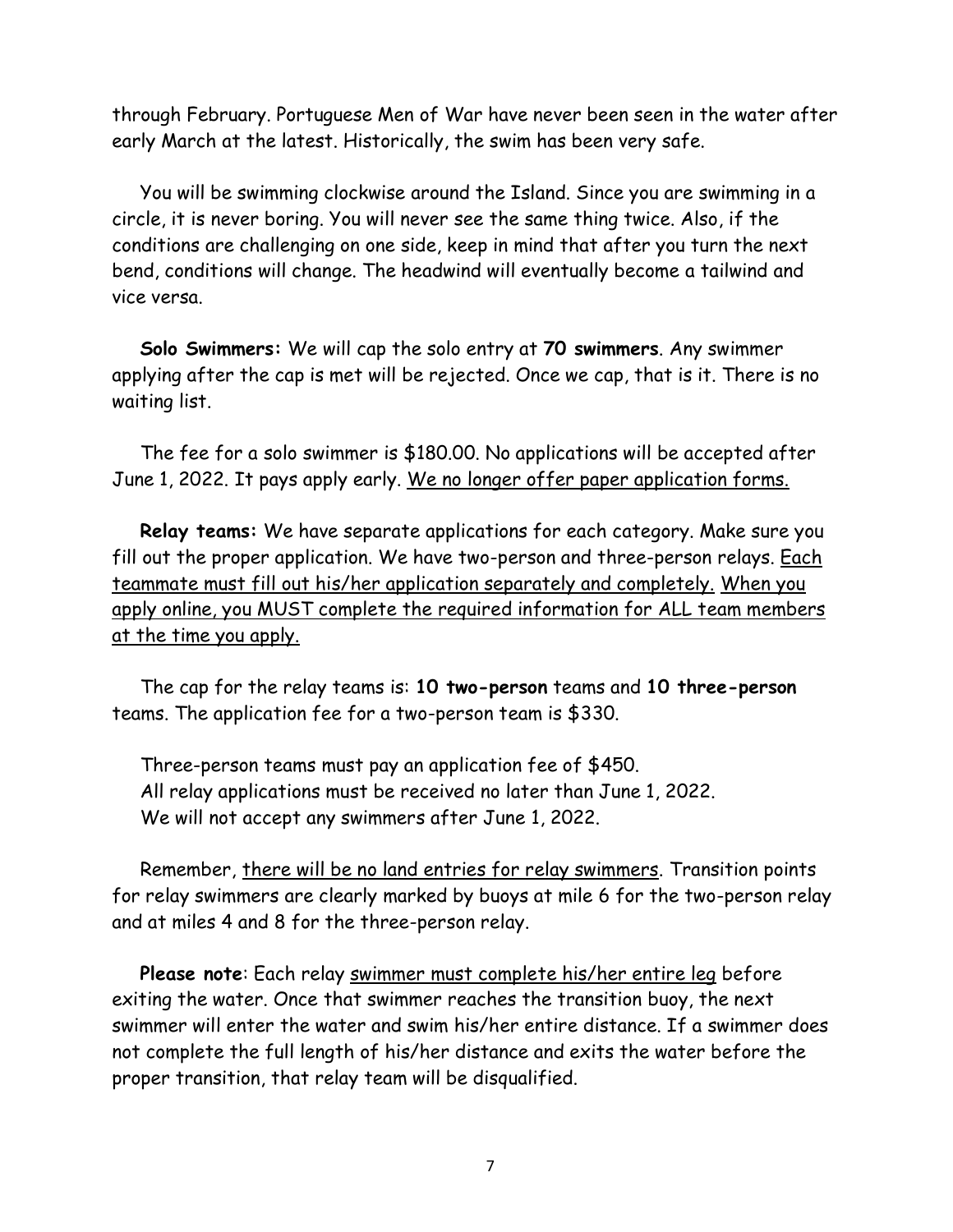**All applications are available on our swimaroundkeywest.com website. We close all applications on June 1, 2022.** 

**Swimsuits and Apparel:** There has been some controversy over what an acceptable suit is in this swim. The Annual Swim Around Key West has chosen to adopt the following rule for swimsuits. Please read this carefully:

**Swim Costume:** A swimmer may wear only one suit. Swimsuits shall not cover a man's body higher than the top of the pelvic bone or the belly button and shall not cover any part of the body below the mid-knee. Swimsuits shall not cover a woman's body outside the shoulder-joints or above the shoulder-line and shall not cover any part of the body below mid-knee. The material of suits may consist only of cotton, lycra, nylon, polyester, and spandex. Any swimmer wishing to compete in a suit constructed of other materials must apply to the Annual Swim Around Key West for permission in writing. If you have any doubt as to what suit you will be permitted to wear in this open water event, please check with the Race Director.

No swimsuits extending below the mid knee, body suits, wet suits or "skins" are allowed. *Silicone, nylon, or latex caps ARE permitted.* 

*No fins, no snorkels are permitted.*

Please take this seriously, as we take this requirement seriously. You will be disqualified if your suit does not meet this description. It is ungracious to place the Race Director in the position of disqualifying you on race day.

**Awards:** This year we will be awarding the following categories to finishing swimmers.

Solo Awards: The overall solo finisher will have his/her name placed on the back of the official T-shirt and placed on the official plaque. The overall first place winners (both male and female) will receive free entry into the following year's Swim.

Any solo swimmer finishing in first place and breaking the time of 3:31:28 (the record set by Gabe Lindsey in 1999) will be awarded \$1,000 at the awards ceremony following the Swim. Solo awards will go three deep for both overall male and female solo swimmers. Awards will go two deep for Master's category (over 40 years old) in both male and female. There will be one award to the Grand Master (over 50) and one to the Senior Grand Master (over 60) in both male and female.

All solo swimmers completing the full course will receive a sterling silver finisher's medallion upon exiting the water and entering the beach area.